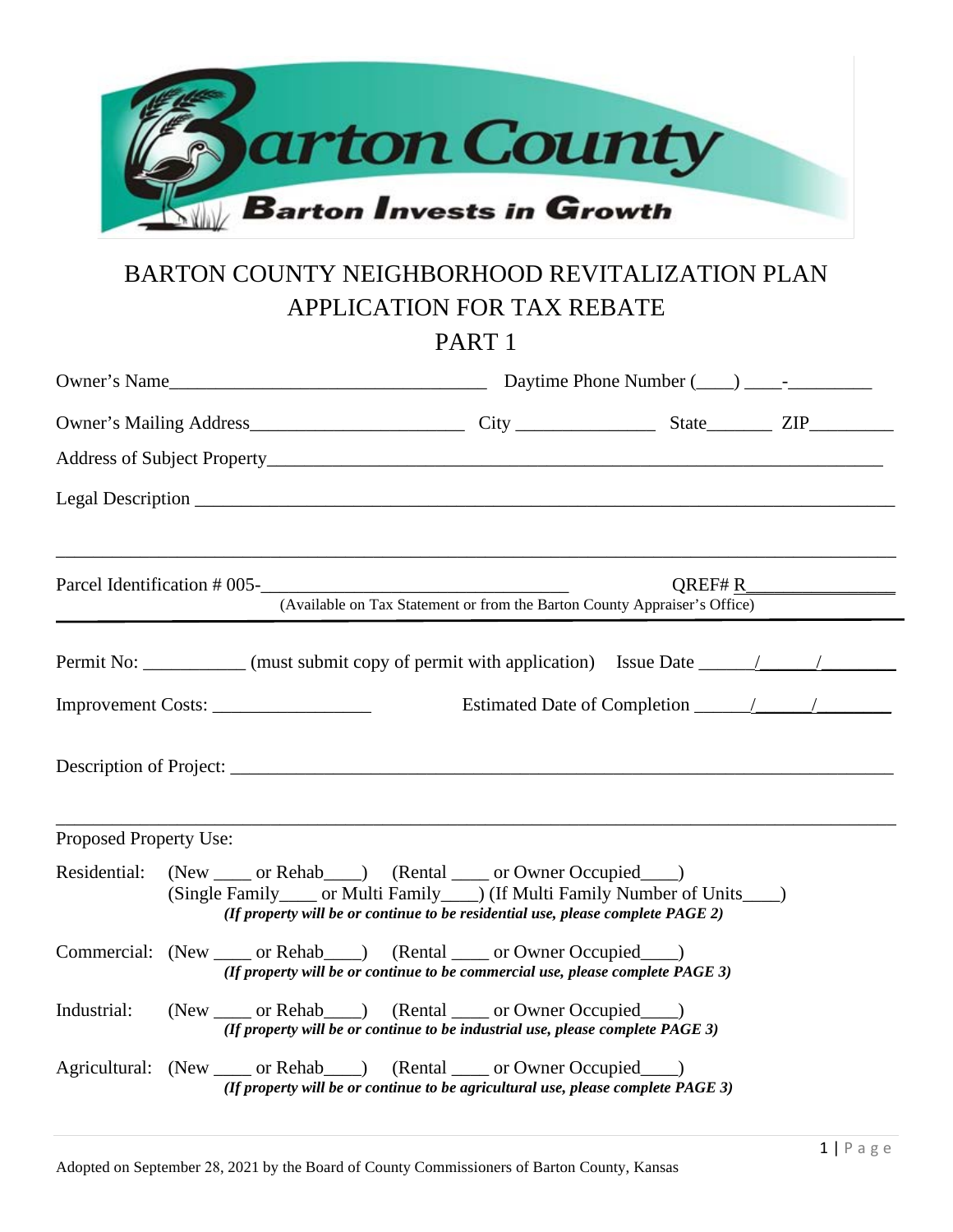| arton County                                                                                                                                                                                                                                                                                                                                                       |  |  |  |  |  |
|--------------------------------------------------------------------------------------------------------------------------------------------------------------------------------------------------------------------------------------------------------------------------------------------------------------------------------------------------------------------|--|--|--|--|--|
| <b>Barton Invests in Growth</b>                                                                                                                                                                                                                                                                                                                                    |  |  |  |  |  |
| <b>PART 1 - CONTINUED</b><br><b>RESIDENTIAL PROJECTS</b>                                                                                                                                                                                                                                                                                                           |  |  |  |  |  |
| (Please attach copies of cost documentation, blueprints, and or plans)                                                                                                                                                                                                                                                                                             |  |  |  |  |  |
| Please check ONE (1) of the following that best describes the construction of your project:<br>Contractor Built (turn-key) _____Prebuilt Home Moved Onto Site (_____on frame ____off frame)<br>Contractor Built with Owner Participation<br>(Amount of Owner Participation ______Hours ______% of Project \$_________ Value)<br>Owner Built _________________Other |  |  |  |  |  |
| <b>NEW RESIDENTIAL</b><br>Foundation: Slab____ Crawl_____ Full Basement_____ Partial Basement_____ Walkout Basement____                                                                                                                                                                                                                                            |  |  |  |  |  |
| Story Height _______ Heat and Air Type: _______________ SQFT of Living Area: Main_______ Upper______<br><b>Number of Rooms Above Grade</b><br>Main Floor: Bedroom(s) _____ Kitchen(s)______ Living Room(s)_____ Separate/Formal Dining Room_____                                                                                                                   |  |  |  |  |  |
| Living/Dining Combo_____ Kitchen/Dining Combo_____ Family/Rec Room(s)_____ Den/Study/Office____<br>Upper Floor: Bedroom(s) Family/Rec Room(s) Den/Study/Office Other                                                                                                                                                                                               |  |  |  |  |  |
| <b>Basement Information</b> ( <i>If applicable</i> ): Bedroom(s)_____ Family/Rec Room(s)____ Den/Study/Office____<br>Other Finished Basement Area: Size x ____________________________%                                                                                                                                                                            |  |  |  |  |  |
| <b>Plumbing Information</b><br>Number of Baths on All Floors: Full Bath(s) $\frac{3}{4}$ Bath(s) $\frac{1}{2}$ Bath(s)<br>Number of Additional Fixtures: Double Sink(s) Extra Shower or Tub Laundry Sink Wet Bar                                                                                                                                                   |  |  |  |  |  |
| <b>RESIDENTIAL REMODEL</b>                                                                                                                                                                                                                                                                                                                                         |  |  |  |  |  |
| <b>Room(s) Remodeled</b> (Please Mark All That Apply)<br>Bedroom(s) Kitchen(s) Living Room(s) Dining Room Family/Rec Room(s)                                                                                                                                                                                                                                       |  |  |  |  |  |
| Room(s) To Be Added<br>Bedroom(s) Kitchen(s) Living Room(s) Dining Room Family/Rec Room(s)                                                                                                                                                                                                                                                                         |  |  |  |  |  |
| OTHER STRUCTURE USED FOR RESIDENTIAL PURPOSES                                                                                                                                                                                                                                                                                                                      |  |  |  |  |  |
| Construction: Wood Frame____ Pole Frame____ Steel Frame_____ Concrete_____ Fireproof Steel____ Other____                                                                                                                                                                                                                                                           |  |  |  |  |  |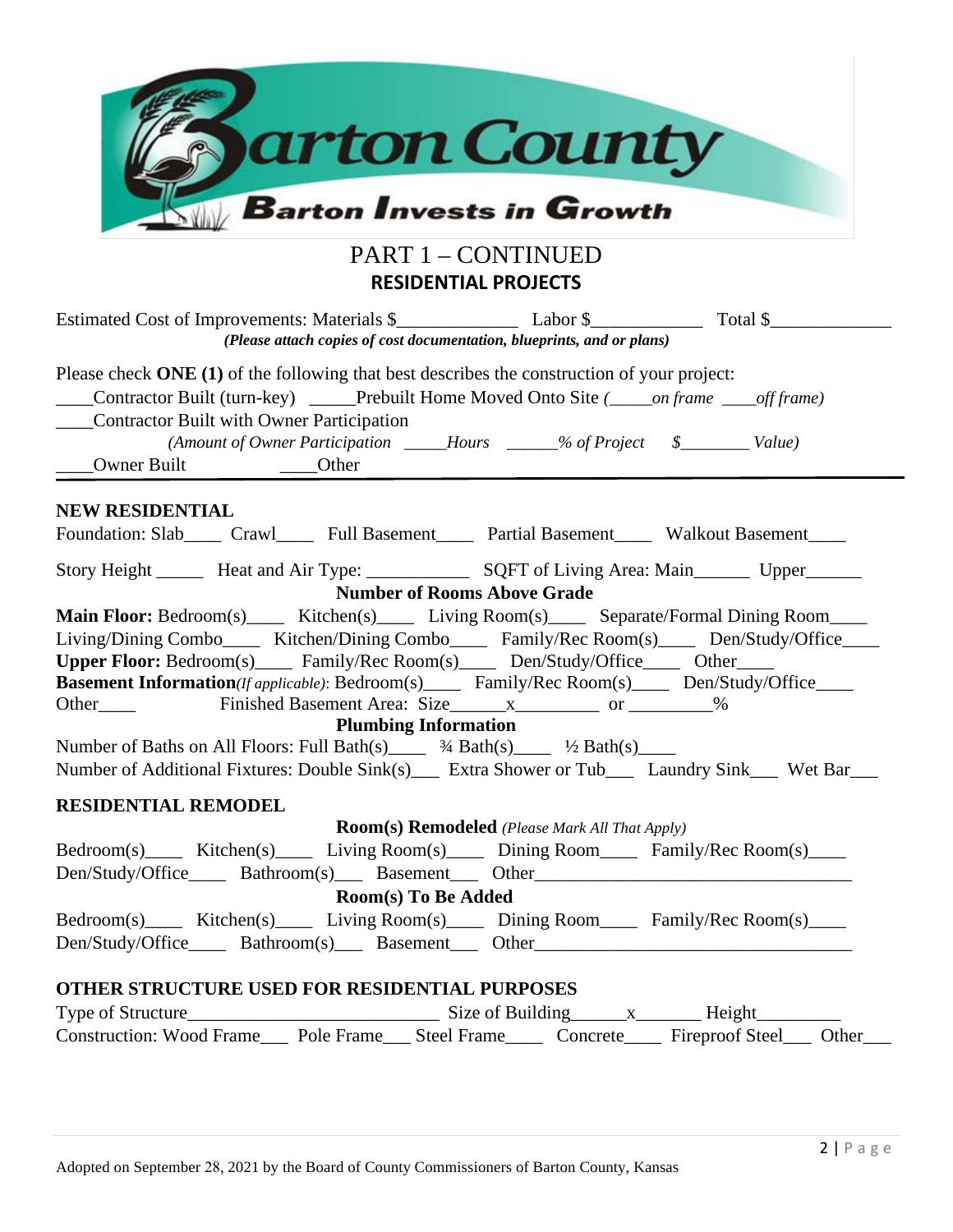| <b>Barton Invests in Growth</b><br><b>PART 1 – CONTINUED</b><br>COMMERCIAL/INDUSTRIAL/AGRICULTURAL PROJECTS<br>(Please attach copies of cost documentation, blueprints, and or plans)<br>Please check ONE (1) of the following that best describes the construction of your project:<br>Contractor Built (turn-key) Contractor Built Prebuilt Moved Onto Site Counter Built<br>Contractor Built with Owner Participation<br>(Amount of Owner Participation _____Hours _____% of Project \$________ Value)<br>_____Other<br>List of Buildings or Improvements Proposed to Be Demolished<br>$x_1, x_2, \ldots, x_n$ Year Built Description<br><b>New Project</b><br>Construction: Wood Frame____ Pole Frame____ Steel Frame_____ Concrete_____ Fireproof Steel____ Other_<br><b>Rehabilitation or Remodel of Existing Structure</b><br>Type and Current Use of Structure<br>Year Built_________<br>Describe Improvements Being Made | arton County |  |  |  |  |  |
|-----------------------------------------------------------------------------------------------------------------------------------------------------------------------------------------------------------------------------------------------------------------------------------------------------------------------------------------------------------------------------------------------------------------------------------------------------------------------------------------------------------------------------------------------------------------------------------------------------------------------------------------------------------------------------------------------------------------------------------------------------------------------------------------------------------------------------------------------------------------------------------------------------------------------------------|--------------|--|--|--|--|--|
|                                                                                                                                                                                                                                                                                                                                                                                                                                                                                                                                                                                                                                                                                                                                                                                                                                                                                                                                   |              |  |  |  |  |  |
|                                                                                                                                                                                                                                                                                                                                                                                                                                                                                                                                                                                                                                                                                                                                                                                                                                                                                                                                   |              |  |  |  |  |  |
|                                                                                                                                                                                                                                                                                                                                                                                                                                                                                                                                                                                                                                                                                                                                                                                                                                                                                                                                   |              |  |  |  |  |  |
|                                                                                                                                                                                                                                                                                                                                                                                                                                                                                                                                                                                                                                                                                                                                                                                                                                                                                                                                   |              |  |  |  |  |  |
|                                                                                                                                                                                                                                                                                                                                                                                                                                                                                                                                                                                                                                                                                                                                                                                                                                                                                                                                   |              |  |  |  |  |  |
|                                                                                                                                                                                                                                                                                                                                                                                                                                                                                                                                                                                                                                                                                                                                                                                                                                                                                                                                   |              |  |  |  |  |  |
|                                                                                                                                                                                                                                                                                                                                                                                                                                                                                                                                                                                                                                                                                                                                                                                                                                                                                                                                   |              |  |  |  |  |  |
|                                                                                                                                                                                                                                                                                                                                                                                                                                                                                                                                                                                                                                                                                                                                                                                                                                                                                                                                   |              |  |  |  |  |  |
|                                                                                                                                                                                                                                                                                                                                                                                                                                                                                                                                                                                                                                                                                                                                                                                                                                                                                                                                   |              |  |  |  |  |  |
|                                                                                                                                                                                                                                                                                                                                                                                                                                                                                                                                                                                                                                                                                                                                                                                                                                                                                                                                   |              |  |  |  |  |  |
|                                                                                                                                                                                                                                                                                                                                                                                                                                                                                                                                                                                                                                                                                                                                                                                                                                                                                                                                   |              |  |  |  |  |  |
|                                                                                                                                                                                                                                                                                                                                                                                                                                                                                                                                                                                                                                                                                                                                                                                                                                                                                                                                   |              |  |  |  |  |  |
|                                                                                                                                                                                                                                                                                                                                                                                                                                                                                                                                                                                                                                                                                                                                                                                                                                                                                                                                   |              |  |  |  |  |  |
|                                                                                                                                                                                                                                                                                                                                                                                                                                                                                                                                                                                                                                                                                                                                                                                                                                                                                                                                   |              |  |  |  |  |  |
|                                                                                                                                                                                                                                                                                                                                                                                                                                                                                                                                                                                                                                                                                                                                                                                                                                                                                                                                   |              |  |  |  |  |  |
|                                                                                                                                                                                                                                                                                                                                                                                                                                                                                                                                                                                                                                                                                                                                                                                                                                                                                                                                   |              |  |  |  |  |  |
|                                                                                                                                                                                                                                                                                                                                                                                                                                                                                                                                                                                                                                                                                                                                                                                                                                                                                                                                   |              |  |  |  |  |  |
|                                                                                                                                                                                                                                                                                                                                                                                                                                                                                                                                                                                                                                                                                                                                                                                                                                                                                                                                   |              |  |  |  |  |  |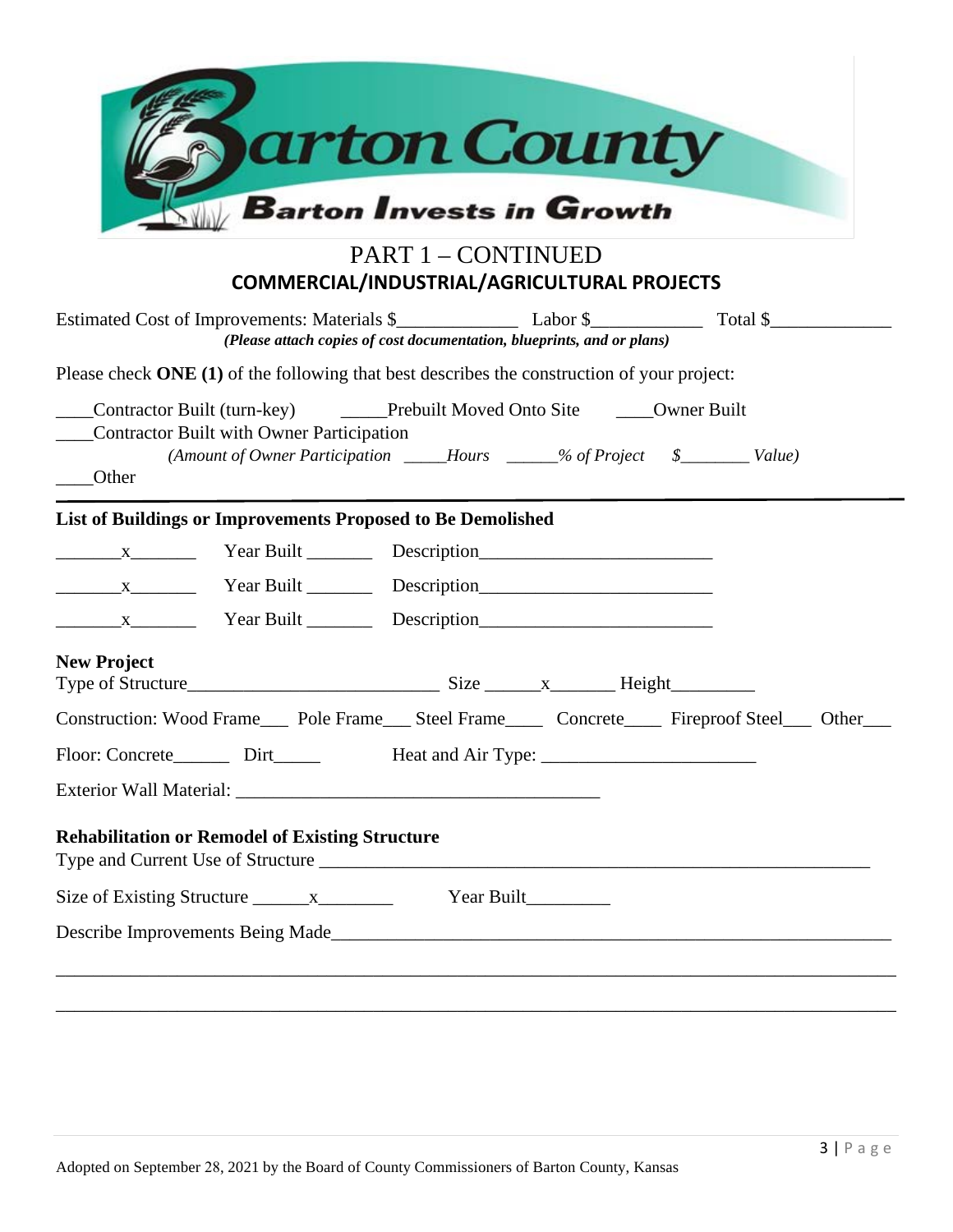

### PART 1 – CONTINUED

## BARTON COUNTY NEIGHBORHOOD REVITALIZATION PLAN APPLICATION FOR TAX REBATE

I, \_\_\_\_\_\_\_\_\_\_\_\_\_\_\_\_\_\_\_\_\_\_\_\_\_\_, acknowledge that I have received, read, and understand all the content in the Barton County Neighborhood Revitalization Plan. I do herby agree to follow all application procedures and criteria. I understand that this application will be void one year from the date below if improvements or construction has not been started. I also understand that I am not eligible for any tax rebates unless or until the project is completed in its entirety. I will be able to request a one (1) time, one (1) year extension after construction has begun to complete the project. I further understand that any taxing entity may terminate this agreement with thirty (30) days' notice at any time. I understand that failure to follow all proper procedures, meet stated deadlines for submittal of applications, and all other requirements of the Barton County Neighborhood Revitalization Plan will result in the immediate removal of my property from the program and all future rebates will be forfeited.

| Signature of Property Owner                                               | Date                                                                                                                                                                                                                                                                                                                |
|---------------------------------------------------------------------------|---------------------------------------------------------------------------------------------------------------------------------------------------------------------------------------------------------------------------------------------------------------------------------------------------------------------|
|                                                                           | <b>OFFICE USE ONLY</b>                                                                                                                                                                                                                                                                                              |
|                                                                           | NO.                                                                                                                                                                                                                                                                                                                 |
|                                                                           | Based upon the submitted information the minimum investment amount will be met? YES NO                                                                                                                                                                                                                              |
| The most recent certified Appraised and Assessed Valuation is as follows: |                                                                                                                                                                                                                                                                                                                     |
| <b>Appraised Value</b>                                                    | <b>Assessed Value</b>                                                                                                                                                                                                                                                                                               |
| Ś.<br>$\zeta$ , $\zeta$ , $\zeta$                                         | $\frac{1}{2}$ $\frac{1}{2}$ $\frac{1}{2}$ $\frac{1}{2}$ $\frac{1}{2}$ $\frac{1}{2}$ $\frac{1}{2}$ $\frac{1}{2}$ $\frac{1}{2}$ $\frac{1}{2}$ $\frac{1}{2}$ $\frac{1}{2}$ $\frac{1}{2}$ $\frac{1}{2}$ $\frac{1}{2}$ $\frac{1}{2}$ $\frac{1}{2}$ $\frac{1}{2}$ $\frac{1}{2}$ $\frac{1}{2}$ $\frac{1}{2}$ $\frac{1}{2}$ |
| Land<br>Improvement                                                       | Total<br>Improvement<br>Total<br>Land                                                                                                                                                                                                                                                                               |
|                                                                           |                                                                                                                                                                                                                                                                                                                     |
|                                                                           |                                                                                                                                                                                                                                                                                                                     |
| <b>TREASURER'S OFFICE</b>                                                 |                                                                                                                                                                                                                                                                                                                     |
|                                                                           |                                                                                                                                                                                                                                                                                                                     |
| property taxes owed by the above property owner are hereby current.       | <b>Initials</b><br>Date                                                                                                                                                                                                                                                                                             |
|                                                                           |                                                                                                                                                                                                                                                                                                                     |
| <b>COUNTY CLERK'S OFFICE</b>                                              |                                                                                                                                                                                                                                                                                                                     |
|                                                                           |                                                                                                                                                                                                                                                                                                                     |
|                                                                           |                                                                                                                                                                                                                                                                                                                     |
|                                                                           | <b>Initials</b><br>Date                                                                                                                                                                                                                                                                                             |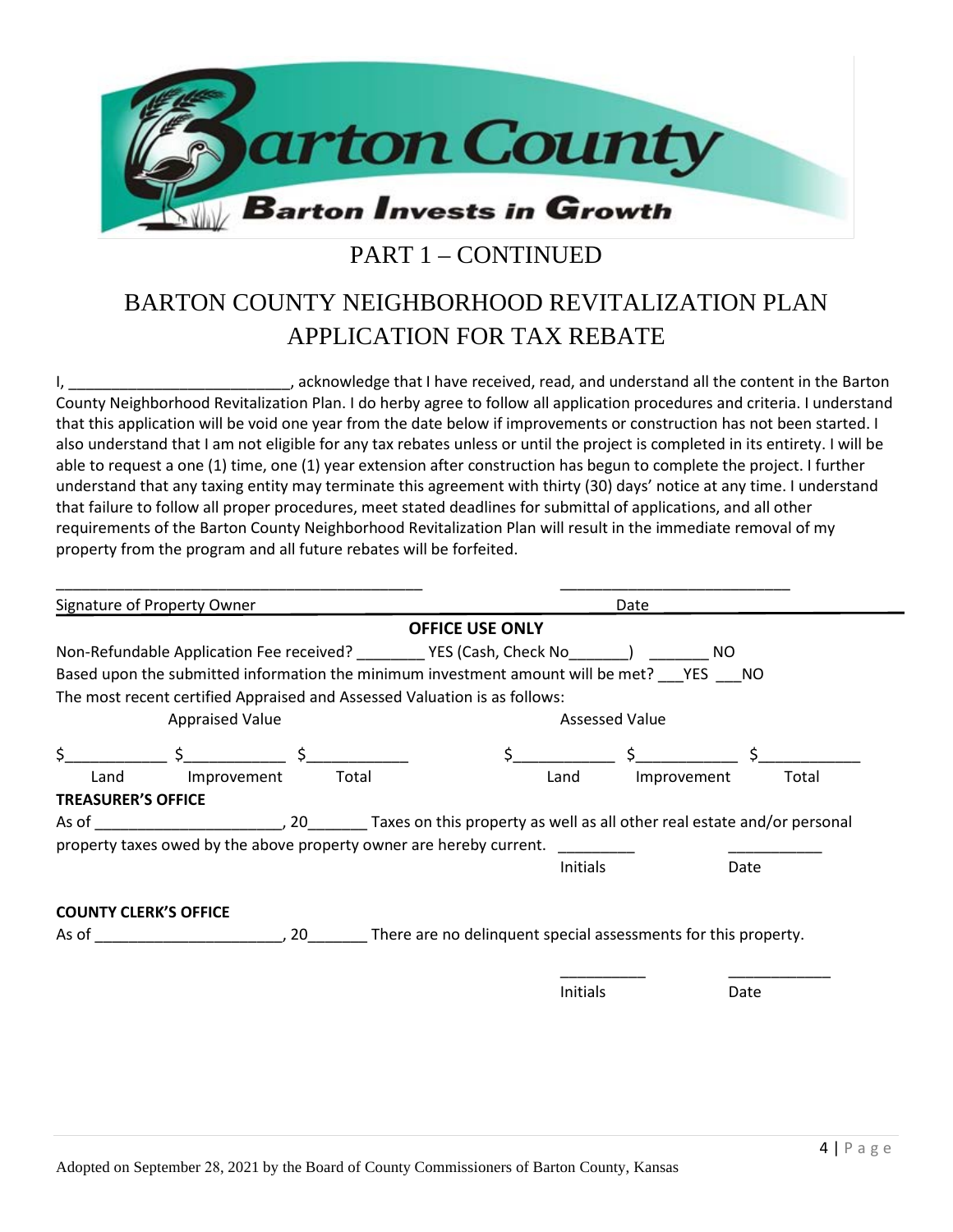

#### PART 2 – PROJECT COMPLETION

|                                                                                                                         | Part 2 – Project Completion must be filed in the Office of the County Appraiser by January 31 <sup>st</sup> of the year  |  |  |  |  |
|-------------------------------------------------------------------------------------------------------------------------|--------------------------------------------------------------------------------------------------------------------------|--|--|--|--|
| following the year the construction was completed or project will be ineligible for tax rebate. Any and all             |                                                                                                                          |  |  |  |  |
|                                                                                                                         | financial information reported on this form will be considered confidential and will not be subject to public            |  |  |  |  |
| disclosure as provided in K.S.A. $45-221(b)$ .                                                                          |                                                                                                                          |  |  |  |  |
|                                                                                                                         |                                                                                                                          |  |  |  |  |
|                                                                                                                         |                                                                                                                          |  |  |  |  |
|                                                                                                                         |                                                                                                                          |  |  |  |  |
|                                                                                                                         | Final Improvement Costs: __________________(Make sure to attach copies of all construction costs when submitting Part 2) |  |  |  |  |
| Signature of Owner                                                                                                      |                                                                                                                          |  |  |  |  |
|                                                                                                                         | FOR OFFICE USE ONLY                                                                                                      |  |  |  |  |
|                                                                                                                         | For Review by All Applicable Entities                                                                                    |  |  |  |  |
|                                                                                                                         | <b>Building Inspector</b> Proceed _______ Do NOT Proceed _______ Signed By_______________________________                |  |  |  |  |
|                                                                                                                         |                                                                                                                          |  |  |  |  |
|                                                                                                                         |                                                                                                                          |  |  |  |  |
|                                                                                                                         |                                                                                                                          |  |  |  |  |
|                                                                                                                         | City Utility Dept. Proceed ______ Do NOT Proceed _______ Signed By__________________________________                     |  |  |  |  |
|                                                                                                                         |                                                                                                                          |  |  |  |  |
|                                                                                                                         |                                                                                                                          |  |  |  |  |
|                                                                                                                         |                                                                                                                          |  |  |  |  |
| <b>County Appraiser</b><br><b>Appraised Value</b>                                                                       | <b>Assessed Value</b>                                                                                                    |  |  |  |  |
| $\sharp$<br>\$                                                                                                          | $\zeta$<br>\$                                                                                                            |  |  |  |  |
| Land<br>Improvement                                                                                                     | Total<br>Total<br>Land<br>Improvement                                                                                    |  |  |  |  |
| Increased Property Value due to the improvements: \$______________________________ Assessed Value Increase: __________% |                                                                                                                          |  |  |  |  |
| This project meets the requirements for a tax rebate: YES _____<br>$NO$ <sub>_____</sub>                                |                                                                                                                          |  |  |  |  |
|                                                                                                                         |                                                                                                                          |  |  |  |  |
| BY<br>(Barton County Appraiser's Office)                                                                                |                                                                                                                          |  |  |  |  |